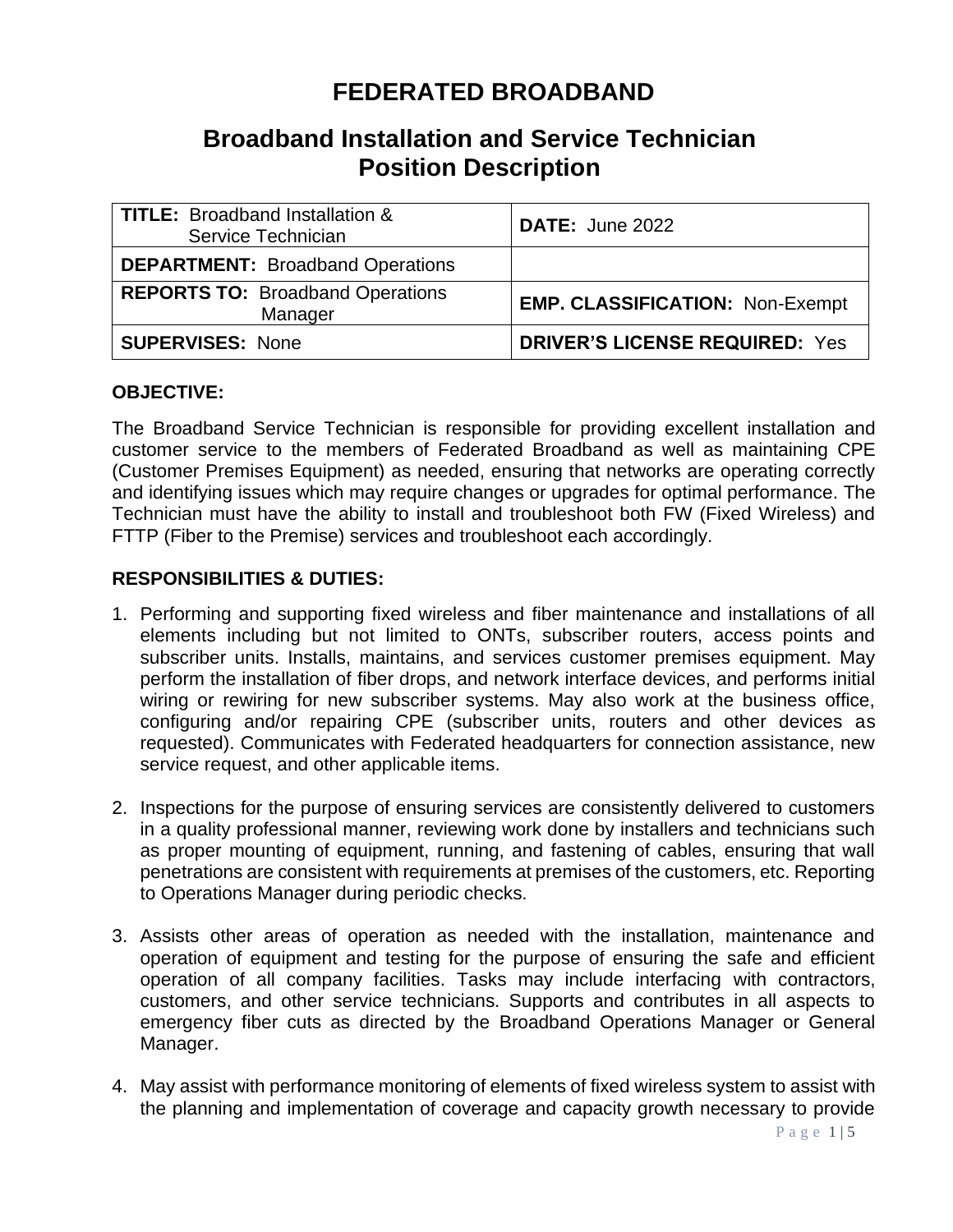high quality products for both residential and commercial customers and to help facilitate business growth. Conducts site evaluations to select the optimal location for LOS (Line of Sight) for FW (Fixed Wireless) service.

- 5. Tests and "turns" up new equipment for the purpose of ensuring quality for customer service delivery and satisfaction. Tasks may include testing all aspects of install and cutover to new equipment, testing of existing equipment to ensure that equipment is working properly and to prevent future problems, etc. Reports to Broadband Operations Manager.
- 6. Continually looks for new and improved ways of completing the above functions. Other tasks as assigned by Broadband Operations Manager will be performed to address unexpected situations or needs that may arise.

## **RESPONSIBILITIES:**

This position requires the ability to complete work on an individual basis and to participate as a member of a team to complete tasks and engage in problem solving activities. Also, must relate well with others since information has to be obtained on occasion from others and informal training provided. Negotiation, persuasion, and diplomacy are required to deal with customers and other employees. Troubleshoot quality of service issues.

## **LATITUDE:**

Most duties are assigned with some flexibility in arranging tasks to complete duties. Problem solving is accomplished in conjunction with the Broadband Operations Manager and requires extensive industry knowledge. Some decisions not effecting other departments can be made independently.

## **IMPACT OF POSITION:**

Successful completion of essential job tasks ensures proper usage of labor, materials, and equipment, supports internal functions, and enhances customer satisfaction. Good decisions minimize loss to the company and enhance company success. Some errors are usually detected in the next phase of operations, while others could result in costs to the company including exposure to liability.

## **CUSTOMER SERVICE INTERACTION:**

Daily phone, face-to-face, and written interaction with employees throughout the company to perform job functions. Customers and vendors are contacted daily by phone and by face-toface interaction to perform job functions. Educates and advises subscribers on products on technical matters and recommends appropriate service offerings and/or configurations, and hardware installation location.

## **ESSENTIAL SKILLS & REQUIREMENTS:**

Must be able to climb towers and work safely. Must be a self-starter with good reasoning abilities. Must be able to work safely at varying heights. Good time management skills are a must.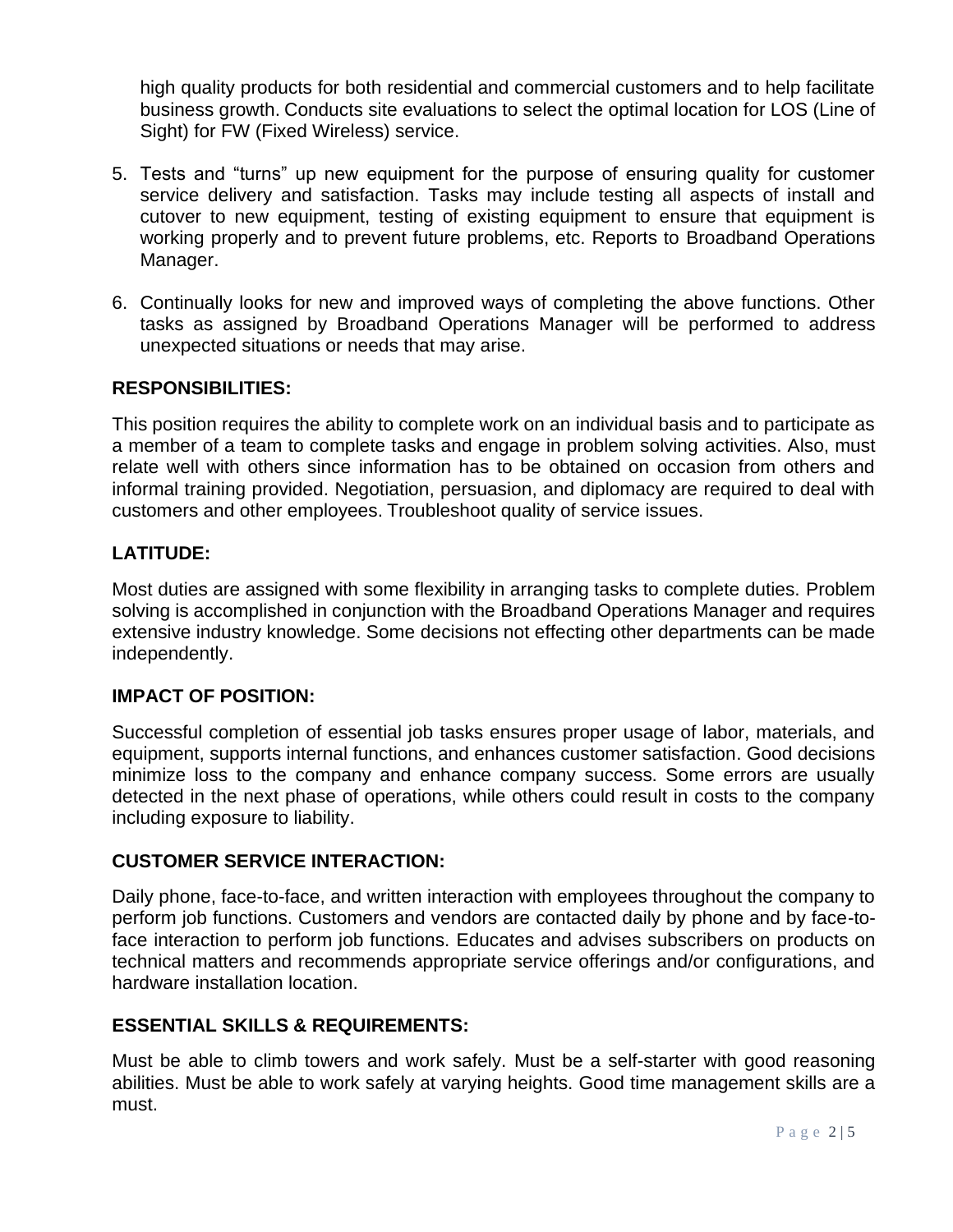## **EDUCATION:**

Technical training in the fixed wireless and fiber optic industry, manufacturers' certifications and similar training required. Some computer training helpful and to facilitate education of subscribers.

## **SKILLS:**

- Technical
- Analytical
- Decision making
- Problem solving
- Written communication
- Oral communication
- Phone
- Math
- Computer

## **EXPERIENCE:**

- Minimum 5 years in electronics / telecommunications / computers preferred.
- 2 years in fixed wireless technologies preferred.
- Minimum 3 years with CPE installations troubleshooting and maintenance, required, 5 years preferred.
- One year in Internet Protocol (IP) and networking preferred.

## **LICENSE:**

• Valid MN driver's license and a good driving record required.

## **PHYSICAL:**

- Occasional bending, carrying, squatting, twisting, and turning, and lifting to 70 pounds independently, required.
- Climbing towers to varying heights.
- Frequent visualizing of a computer screen required.

## **TRAINING:**

- Training successfully completed when requested by company required.
- Ongoing training as required by the company.

## **WORK CONDITIONS:**

Office environment and field conditions in all types of weather may be required.

Statements included in this job description are intended to describe the general nature and level of work performed by the employee(s) assigned to the job. The statements are not intended to be construed as an exhaustive list of responsibilities, duties, and skills required. Changes may occur at any time. The employee(s) may be required to perform other duties as assigned.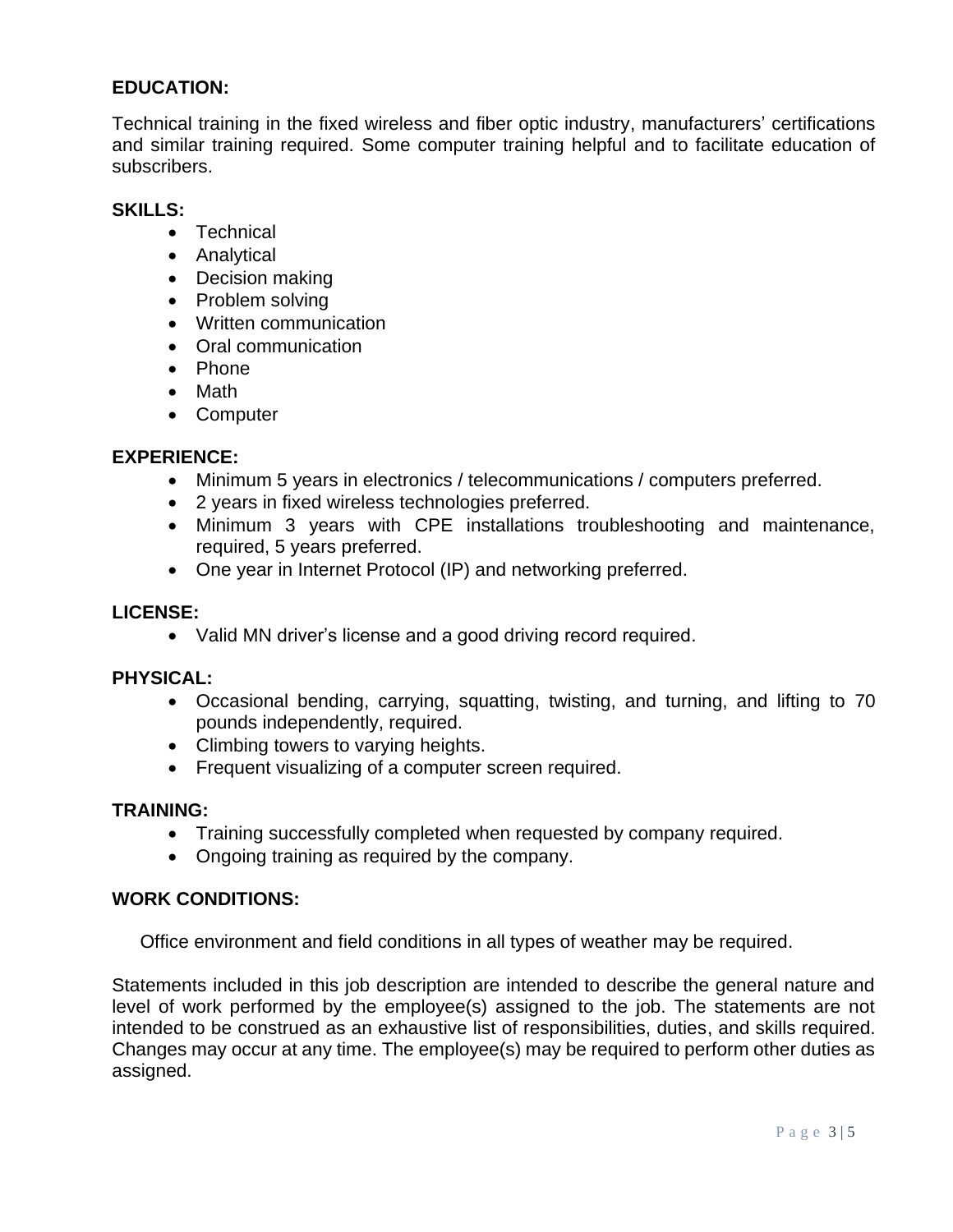## **PHYSICAL DEMANDS & ENVIRONMENTAL CONDITIONS**

| <b>Job Title:</b> Broadband Installation & |  |
|--------------------------------------------|--|
| Service Technician                         |  |

**Department:** Broadband Operations

**Date:** Updated June 2022

| <b>Physical Demands Required to Perform Job Duties</b>                 |                                                                                                                                |  |  |  |
|------------------------------------------------------------------------|--------------------------------------------------------------------------------------------------------------------------------|--|--|--|
| <b>Activity</b>                                                        | <b>Frequency - Examples</b>                                                                                                    |  |  |  |
| Standing                                                               | Frequently stands.                                                                                                             |  |  |  |
| Walking                                                                | Frequently in office, to members house and back to pickup.                                                                     |  |  |  |
| Sitting                                                                | Frequently sits to perform job functions.                                                                                      |  |  |  |
| Lifting/Carrying                                                       | Frequently lifts/carries materials weighing up to 70 lbs.                                                                      |  |  |  |
| Twisting/Pushing/Pulling                                               | Frequently twists/pushes/pulls to retrieve material.                                                                           |  |  |  |
| Climbing/Balancing                                                     | Frequently climbing grain legs and towers.                                                                                     |  |  |  |
| Kneeling/Crawling                                                      | Occasionally.                                                                                                                  |  |  |  |
| Talking                                                                | Frequently talks with department employees and works with<br>members and disseminates information to others.                   |  |  |  |
| Hearing                                                                | Frequently takes part in meetings and listening to<br>Federated employees, customers and business associates.                  |  |  |  |
| Communication                                                          | Frequently communicates with Federated employees,<br>customers and other business associates doing business<br>with Federated. |  |  |  |
| <b>Visual Ability</b>                                                  | Frequently inspects written and visual material and uses<br>office computers/machines.                                         |  |  |  |
| <b>Bending</b>                                                         | Frequently, as pick up different tools to use on installations.                                                                |  |  |  |
| Gripping/Grasping                                                      | Frequently with wiring and tools.                                                                                              |  |  |  |
| <b>Other Physical Demands</b>                                          | Frequently use of ropes and pulleys                                                                                            |  |  |  |
|                                                                        |                                                                                                                                |  |  |  |
| <b>Environmental Conditions</b>                                        |                                                                                                                                |  |  |  |
| <b>Examples</b>                                                        |                                                                                                                                |  |  |  |
| Exposure to outdoor<br>conditions: extreme<br>cold/heat, precipitation | Frequently to drive to installations/service calls and events<br>and while working.                                            |  |  |  |
|                                                                        |                                                                                                                                |  |  |  |